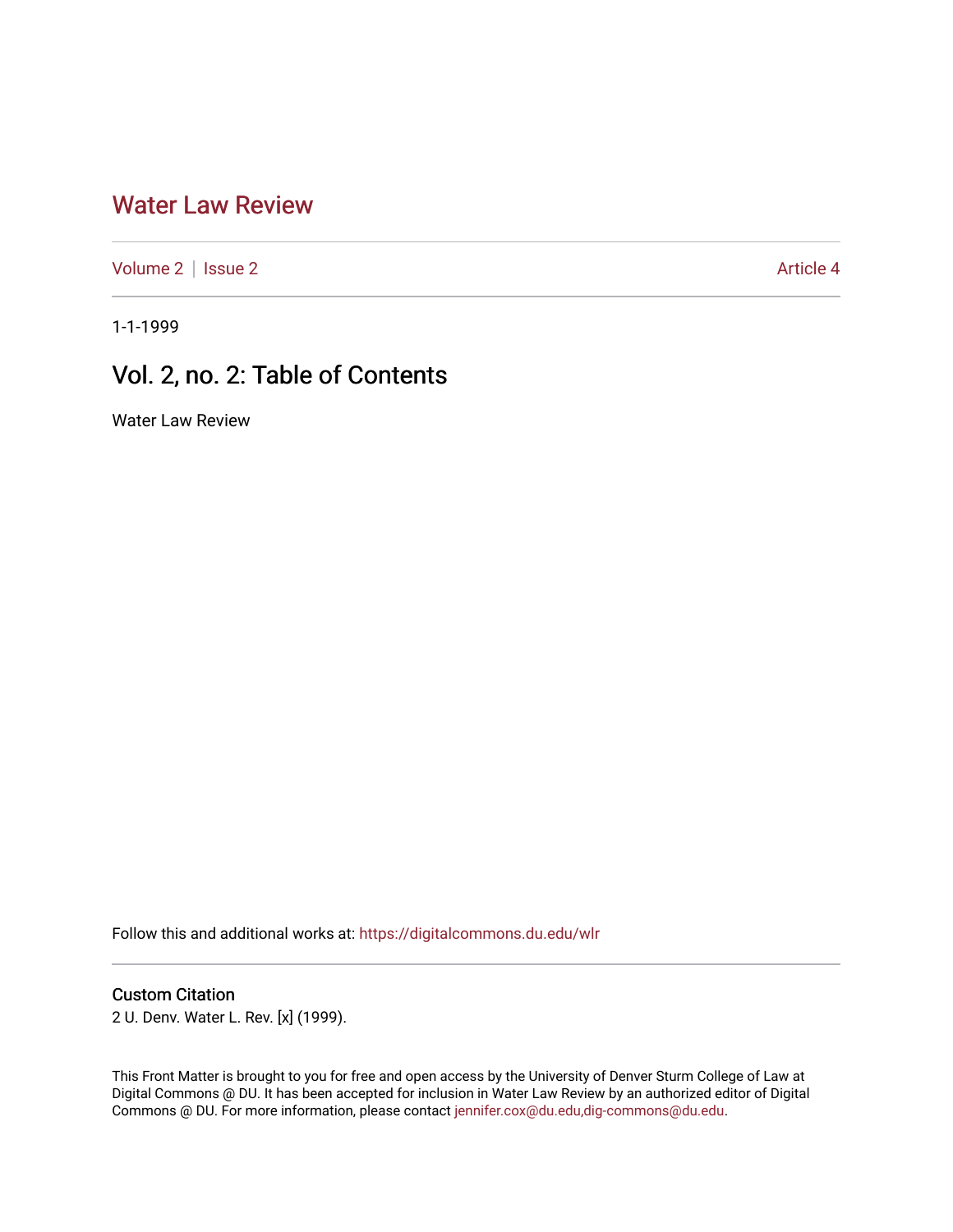# UNIVERSITY OF DENVER **WATER LAW REVIEW**

VOLUME 2 ISSUE 2 SPRING 1999

### **CONTENTS**

#### **ARTICLES**

| ISLAMIC WATER LAW AS AN ANTIDOTE FOR MAINTAINING WATER |  |
|--------------------------------------------------------|--|
|                                                        |  |
| Ali Ahmad                                              |  |

ANTIDEGRADATION: A LOST CAUSE OR THE NEXT CAUSE .................. 189 *Kent Modesitt*

#### ARTICLE **UPDATE**

UPDATE TO COLORADO WATER LAW: AN HISTORICAL OVERVIEW **........** 223 *The Honorable Gregory J. Hobbs, Jr.* 

#### **COMMENTARIES**

DECONSTRUCTING A WATER PROJECT ............................................... 227 *Alison Maynard*

HISTORY REPEATS ITSELF-A RESPONSE TO THE OPPONENTS OF THE COLORADO UTE INDIAN WATER RIGHTS SETTLEMENT ACT OF 1988 ... 244 *Scott B. McElroy*

COLORADO SUPREME COURT PREVENTS COLLATERAL ATTACK ON PREVIOUSLY LITIGATED CHANGE OF USE DECREES................................. 267 *R. Woodruff Curran and Paul J. Zilis* 

THE CITY OF GOLDEN'S APPLICATION FOR SURFACE WATER RIGHTS: A KAYAK COURSE, INSTREAM FLOW, DILUTION, OR WHAT? ................ 273 *Amy Beatie and James Fosnaught*

#### PRACTITIONER'S PERSPECTIVE

INTERVIEW WITH RAPHAEL J. MOSES, ESQUIRE .................................. 284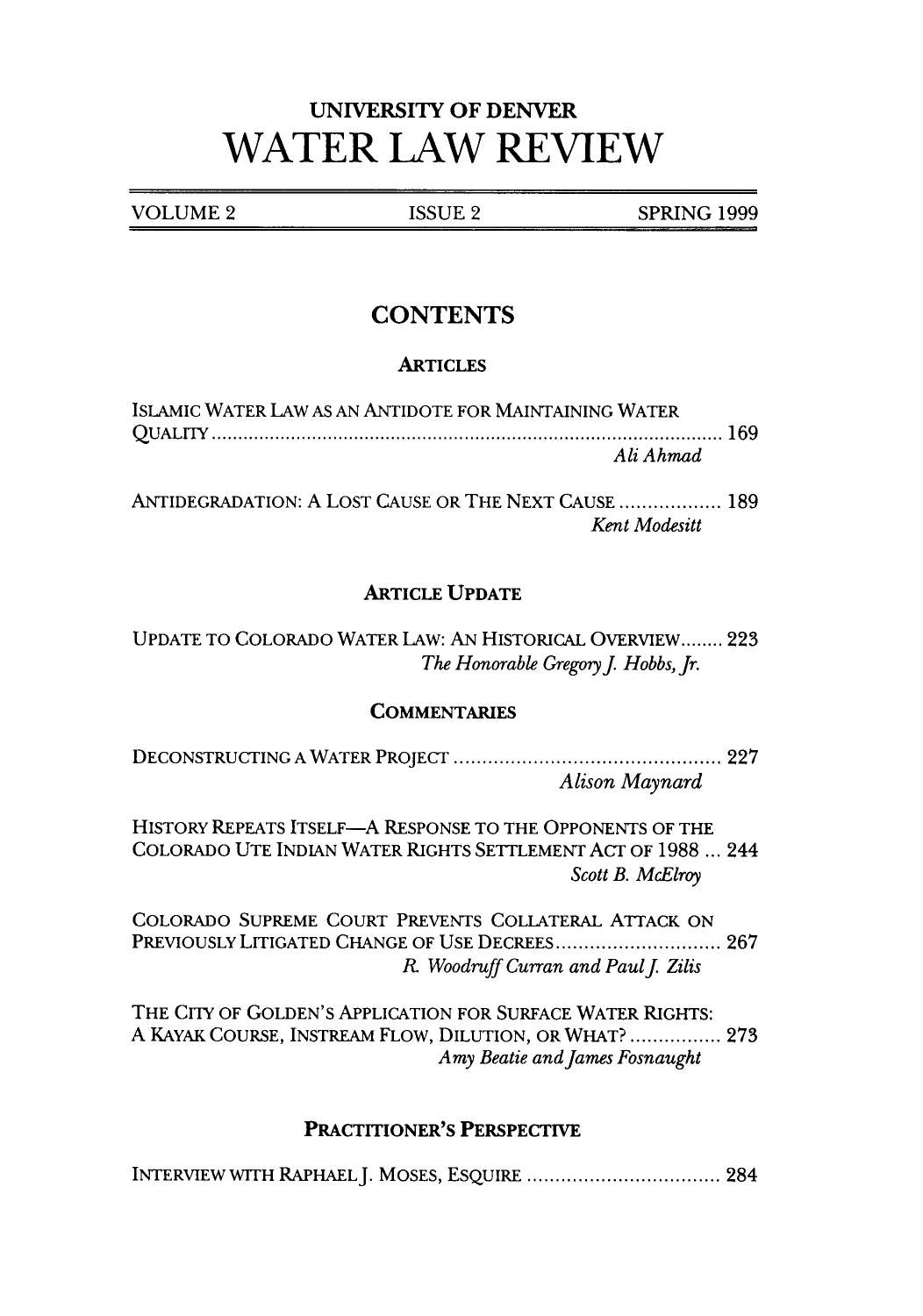#### **BOOK REVIEW**

| LAWRENCE J. MCDONNELL, REQUIEM FOR RECLAMATION: FROM |  |
|------------------------------------------------------|--|
|                                                      |  |
| <b>Federico Cheever</b>                              |  |

#### BOOK **NOTES**

| CHRISTOPHER MILLER, ENVIRONMENTAL RIGHTS: CRITICAL |  |
|----------------------------------------------------|--|
|                                                    |  |
|                                                    |  |
| JON KUSLER AND TERESA OPHEIM, OUR NATIONAL WETLAND |  |
| RANDALL BAKER, ENVIRONMENTAL LAW AND POLICY IN THE |  |

#### **GOVERNMENT** REPORTS

| TODD OLINGER, INDIAN WATER LAW-1997 TRENDS AND         |  |  |  |
|--------------------------------------------------------|--|--|--|
| DIRECTIONS IN FEDERAL WATER POLICY; A SUMMARY OF THE   |  |  |  |
| CONFERENCE PROCEEDINGS, REPORT TO THE WESTERN WATER    |  |  |  |
| POLICY REVIEW ADVISORY COMMISSION, THE COMMISSION  309 |  |  |  |

|  |  |  |  | D. CRAIG BELL, WATER IN THE WEST TODAY: A STATES'      |  |
|--|--|--|--|--------------------------------------------------------|--|
|  |  |  |  | PERSPECTIVE: REPORT TO THE WESTERN WATER POLICY REVIEW |  |
|  |  |  |  |                                                        |  |

WATER IN THE WEST: CHALLENGE FOR THE NEXT CENTURY, REPORT TO THE WESTERN WATER POLICY REVIEW ADVISORY COMMISSION **.......** 313

GENE R. REETZ, PH.D., WATER QUALITY IN THE WEST: REPORT TO THE WESTERN WATER POLICY REVIEW ADVISORY COMMISSION ............ 316

#### **COURT REPORTS**

#### **STATE COURTS**